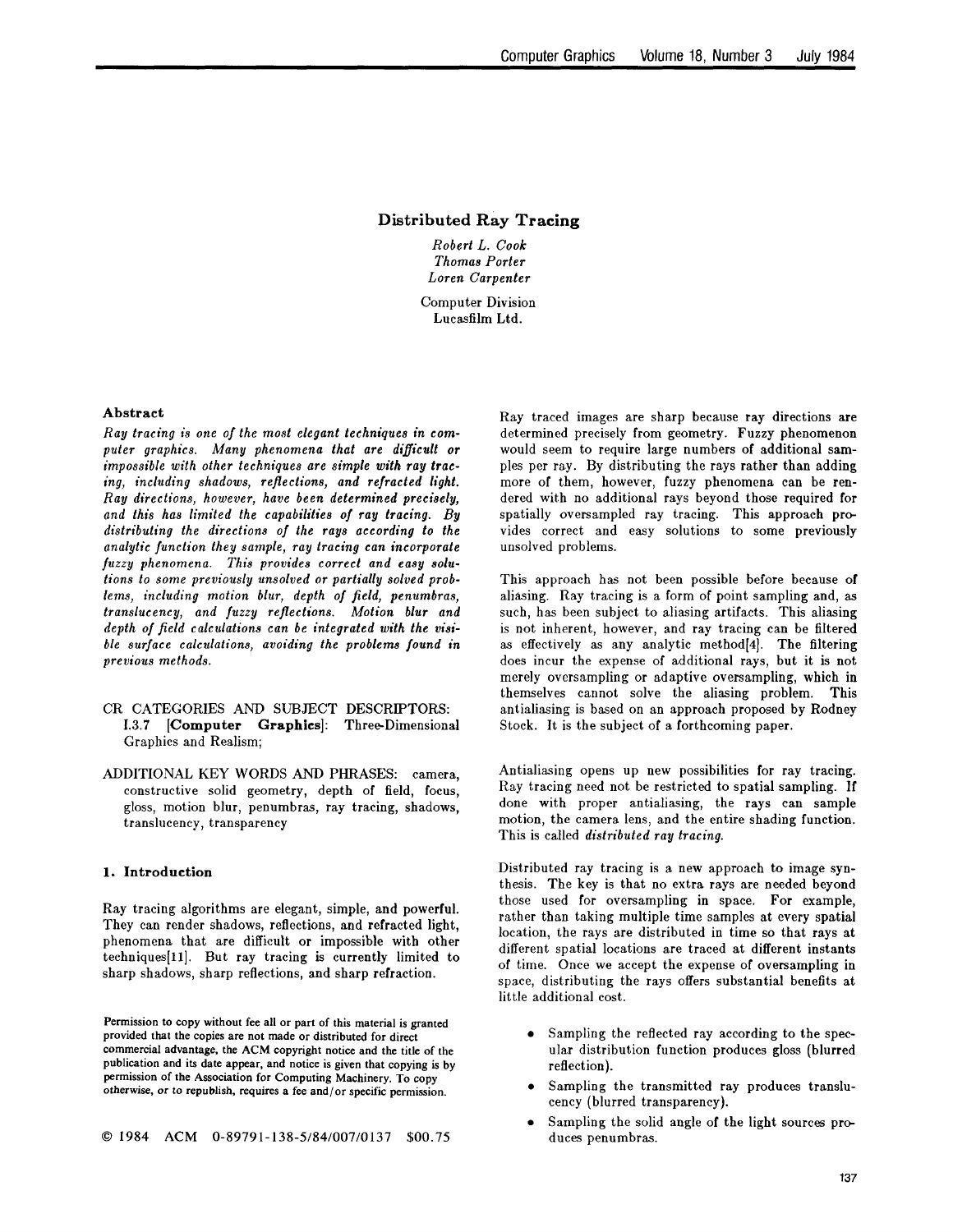

- Sampling the camera lens area produces depth of field.
- Sampling in time produces motion blur.

## 2. Shading

The intensity  $I$  of the reflected light at a point on a surface is an integral over the hemisphere above the surface of an illumination function L and a reflection function  $R[1]$ .

$$
I(\phi_r, \theta_r) = \int\limits_{\phi_r} \int\limits_{\theta_r} L(\phi_i, \theta_i) R(\phi_i, \theta_i, \phi_r, \theta_r) d\phi_i d\theta_i
$$

where

 $(\phi_i, \theta_i)$  is the angle of incidence, and  $(\phi_{-}, \theta_{-})$  is the angle of reflection.

The complexity of performing this integration has been avoided by making some simplifying assumptions. The following are some of these simplifications:

- Assume that  $L$  is a  $\delta$  function, i.e., that  $L$  is zero except for light source directions and that the light sources can be treated as points. The integral is now replaced by a sum over certain discrete directions. This assumption causes sharp shadows.
- Assume that all of the directions that are not light source directions can be grouped together into an ambient light source. This ambient light is the same in all directions, so that L is independent of  $\phi_i$  and  $\theta_i$ and may be removed from the integral. The integral of R may then be replaced by an average, or ambient, reflectance.
- Assume that the reflectance function  $R$  is a  $\delta$  function, i.e., that the surface is a mirror and reflects light only from the mirror direction. This assumption causes sharp reflections. A corresponding assumption for transmitted light causes sharp refraction.

The shading function may be too complex to compute analytically, but we can point sample its value by distributing the rays, thus avoiding these simplifying assumptions. Illumination rays are not traced toward a single light direction, but are distributed according to the illumination function L. Reflected rays are not traced in a single mirror direction but are distributed according to the reflectance function R.

## **2.1. Gloss**

Reflections are mirror-like in computer graphics, but in real life reflections are often blurred or hazy. The distinctness with which a surface reflects its environment is called *gloss[5].* Blurred reflections have been discussed by Whitted[ll] and by Cook[2]. Any analytic simulation of these reflections must be based on the integral of the reflectance over some solid angle.

Mirror reflections are determined by tracing rays from the surface in the mirror direction. Gloss can be calculated by distributing these secondary rays about the mirror direction. The distribution is weighted according to the same distribution function that determines the highlights.

This method was originally suggested by Whitted[11], and it replaces the usual specular component. Rays that reflect light sources produce highlights.

## **2.2. Translucency**

Light transmitted through an object is described by an equation similar to that for reflected light, except that the reflectance function  $R$  is replaced by a transmittance function T and the integral is performed over the hemisphere behind the surface. The transmitted light can have ambient, diffuse, and specular components[5].

Computer graphics has included transparency, in which T is assumed to be a  $\delta$  function and the images seen through transparent objects are sharp. Translucency differs from transparency in that the images seen through translucent objects are not distinct. The problem of translucency is analogous to the problem of gloss. Gloss requires an integral of the reflected light, and translucency requires a corresponding integral of the transmitted light.

Translucency is calculated by distributing the secondary rays about the main direction of the transmitted light. Just as the distribution of the reflected rays is defined by the specular reflectance function, the distribution of the transmitted rays is defined by a specular transmittance function.

## **2.3. Penumbras**

Penumbras occur where a light source is partially obscured. The reflected intensity due to such a light is proportional to the solid angle of the visible portion of the light. The solid angle has been explicitly included in a shading model[3], but no algorithms have been suggested for determining this solid angle because of the complexity of the computation involved. The only attempt at penumbras known to the authors seems to solve only a very special case[7].

Shadows can be calculated by tracing rays from the surface to the light sources, and penumbras can be calculated by distributing these secondary rays. The shadow ray can be traced to any point on the light source, not just not to a single light source location. The distribution of the shadow rays must be weighted according the projected area and brightness of different parts of the light source. The number of rays traced to each region should be proportional to the amount of the light's energy that would come from that region if the light was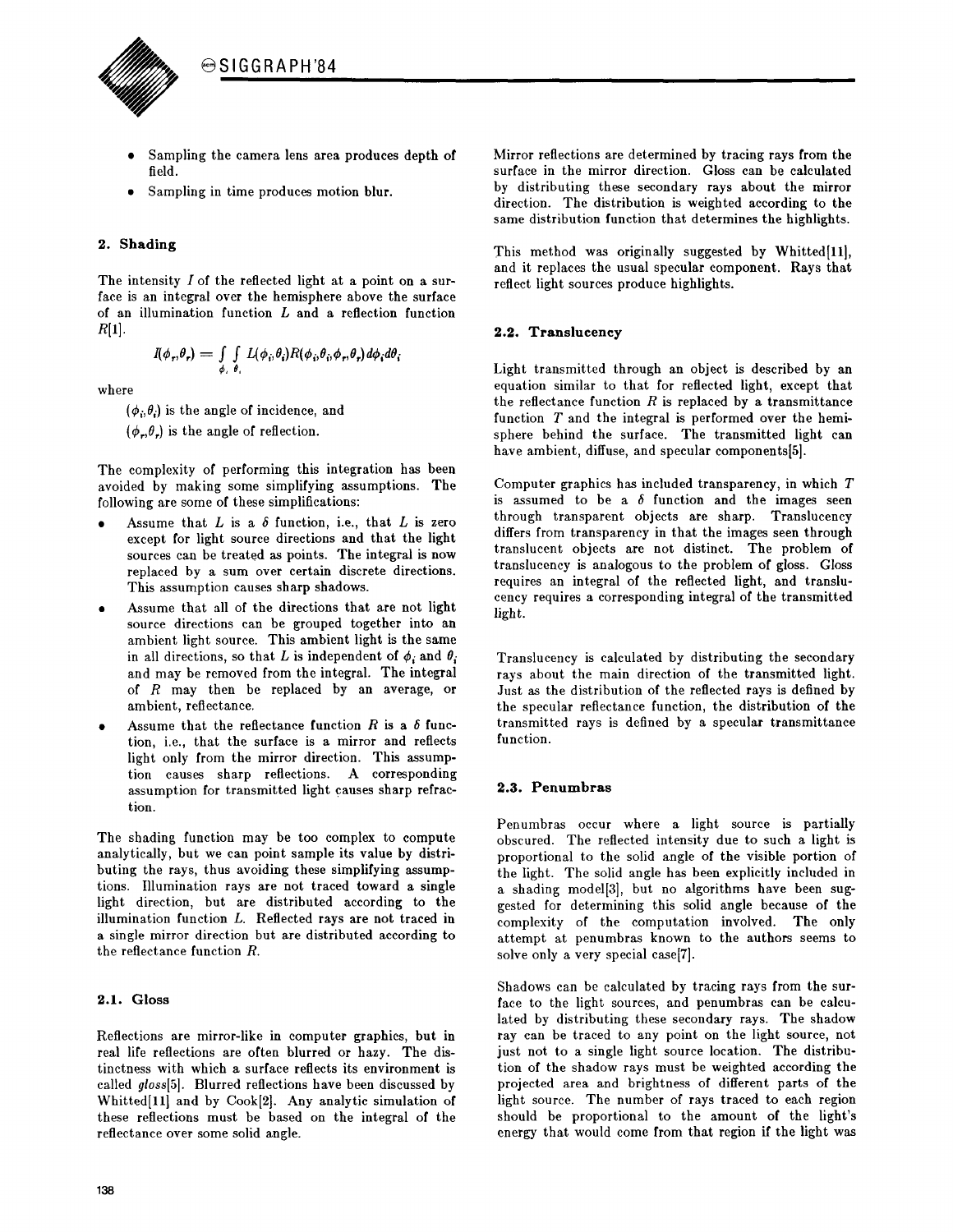

Figure 1. Circle of Confusion.

completely unobscured. The proportion of lighted sample points in a region of the surface is then equal to the proportion of that light's intensity that is visible in that region.

#### **3. Depth of Field**

Cameras and the eye have a finite lens aperture, and hence their images have a finite depth of field. Each point in the scene appears as a circle on the image plane. This circle is called the circle of confusion, and its size depends on the distance to the point and on the lens optics. Depth of field can be an unwanted artifact, but it can also be a desirable effect.

Most computer graphics has been based on a pinhole camera model with every object in sharp focus. Potmesil simulated depth of field with a postprocessing technique. Each object is first rendered in sharp focus (i.e., with a pinhole camera model), and later each sharply rendered object is convolved with a filter the size of the circle of confusion[8]. The program spends most of its time in the focus postprocessor, and this time increases dramatically as the aperture decreases.

Such a postprocessing approach can never be completely correct. This is because visibility is calculated from a single point, the center of the lens. The view of the environment is different from different parts of the lens, and the differences include changes in visibility and shading that cannot be accounted for by a postprocessing approach.

For example, consider an object that is extremely out of focus in front of an object that is in focus. Visible surface calculations done with the pinhole model determine the visibility from the center of the lens. Because the front object is not in focus, parts of the focused object that are not visible from the center of the lens will be visible from other parts of the lens. Information about those parts will not available for the postprocessor, so the postprocessor cannot possibly get the correct result.

There is another way to approach the depth of field problem. Depth of field occurs because the lens is a finite size. Each point on the lens "looks" at the same point on the focal plane. The visible surfaces and the shading may be different as seen from different parts of the lens. The depth of field calculations should account for this and be an integral part of the visible surface and shading calculations.

Depth of field can be calculated by starting with the traditional ray from the center of the lens through point p on the focal plane. A point on the surface of the lens is selected and the ray from that point to  $p$  is traced. The camera specifications required for this calculation are the focal distance and the diameter of the lens  $\frac{1}{n}$ , where F is the focal length of the lens and  $n$  is the aperture number.

This gives exactly the same circle of confusion as presented by Potmesil[8]. Because it integrates the depth of field calculations with the shading and visible surface calculations, this method gives a more accurate solution to the depth of field problem, with the exception that it does not account for diffraction effects.

Figure 1 shows why this method gives the correct circle of confusion. The lens has a diameter of  $\frac{1}{n}$  and is focused at a distance  $P$  so that the image plane is at a distance  $V_P$ , where

$$
V_P = \frac{FP}{P-F} \text{ for } P \triangleright F.
$$

Points on the plane that is a distance D from the lens will focus at

$$
V_D = \frac{FD}{D-F}
$$
 for  $D > F$ 

and have a circle of confusion with diameter C of[8]

$$
C = |V_{D^-}V_P|\frac{F}{nV_D}
$$

For a point  $I$  on the image plane, the rays we trace lie inside the cone whose radius at D is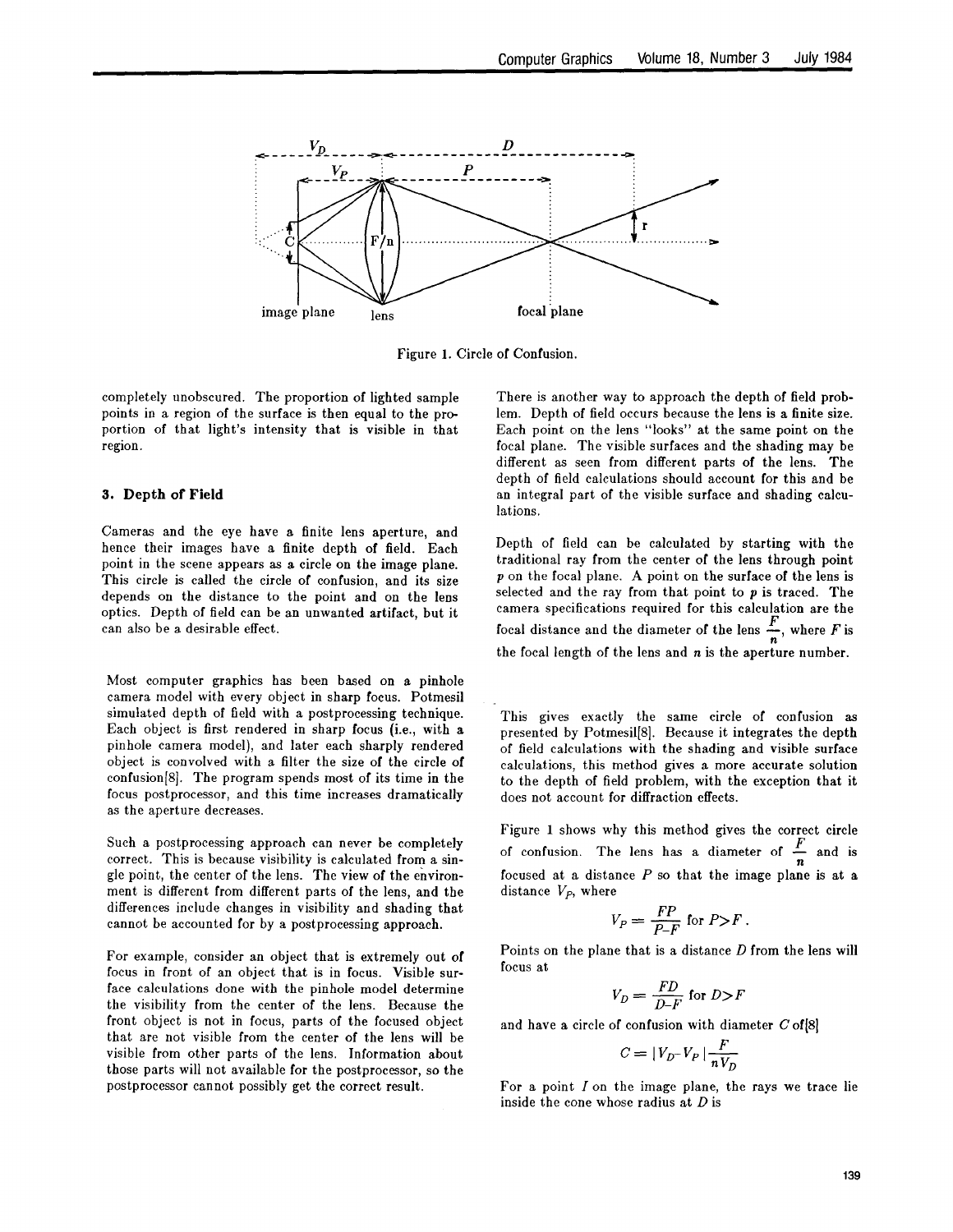

$$
r = \frac{1}{2} \frac{F}{n} \frac{|D - P|}{P}
$$

The image plane distance from a point on this cone to a point on the axis of the cone is  $r$  multiplied by the magnification of the lens.

$$
R=r\left(-\frac{V_P}{D}\right).
$$

It is easily shown that

$$
R=\frac{C}{2}.
$$

Hence any points on the cone have a circle of confusion that just touches the image point  $I$ . Points outside the cone do not affect the image point and points inside the cone do.

#### **4. Motion Blur**

Distributing the rays or sample points in time solves the motion blur problem. Before we discuss this method and how it works, let us first look in more detail at the motion blur problem and at previous attempts to solve it.

The motion blur method described by Potmesil[9] is not only expensive, it also separates the visible surface calculation from the motion blur calculation. This is acceptable in some situations, but in most cases we cannot just calculate a still frame and blur the result. Some object entirely hidden in the still frame might be uncovered for part of the the time sampled by the blur. If we are to blur an object across a background, we have to know what the background is.

Even if we know what the background is, there are problems. For example, consider a biplane viewed from above, so that the lower wing is completely obscured by the upper wing. Because the upper wing is moving, the scenery below it would be seen through its blur, but unfortunately the lower wing would show through too. The lower wing should be hidden completely because it moves with the the upper wing and is obscured by it over the entire time interval.

This particular problem can be solved by rendering the plane and background as separate elements, but not all pictures can easily be separated into elements. This solution also does not allow for changes in visibility within a single object. This is particularly important for rotating objects.

The situation is further complicated by the change in shading within a frame time. Consider a textured top spinning on a table. If we calculate only one shade per frame, the texture would be blurred properly, but unfortunately the highlights and shadows would be blurred too. On a real top, the highlights and shadows

are not blurred at all by the spinning. They are blurred, of course, by any lateral motion of the top along the table or by the motion of a light source or the camera. The highlights should be blurred by the motion of the light and the camera, by the travel of the top along the table, and by the precession of the top, but not by the rotation of the top.

Motion blurred shadows are also important and are not rendered correctly if we calculate only one shade per frame. Otherwise, for example, the blades of a fan could be motion blurred, but the shadows of those blades would strobe.

All of this is simply to emphasize the tremendous complexity of the motion blur problem. The prospects for an analytic solution are dim. Such a solution would require solving the visible surface problem as a function of time as well as space. It would also involve integrating the texture and shading function of the visible surfaces over time. Point sampling seems to be the only approach that offers any promise of solving the motion blur problem.

One point sampling solution was proposed by Korein and Badler[6]. Their method, however, point samples only in space, not in time. Changes in shading are not motion blurred. The method involves keeping a list of all objects that cross each sample point during the frame time, a list that could be quite long for a fast moving complex scene. They also impose the unfortunate restriction that both vertices of an edge must move at the same velocity. This creates holes in objects that change perspective severely during one frame, because the vertices move at drastically different rates. Polygons with edges that share these vertices cannot remain adjoining. The algorithm is also limited to linear motion. If the motion is curved or if the vertices are allowed to move independently, the linear intersection equation becomes a higher order equation. The resulting equation is expensive to solve and has multiple roots.

Distributing the sample points in time solves the motion blur problem. The path of motion can be arbitrarily complex. The only requirement is the ability to calculate the position of the object at a specific time. Changes in visibility and shading are correctly accounted for. Shadows (umbras and penumbras), depth of field, reflections and intersections are all correctly motion blurred. By using different distributions of rays, the motion can be blurred with a box filter or a weighted filter or can be strobed.

This distribution of the sample points in time does not involve adding any more sample points. Updating the object positions for each time is the only extra calculation needed for motion blur. Proper antialiasing is required or the picture will look strobed or have holes[4].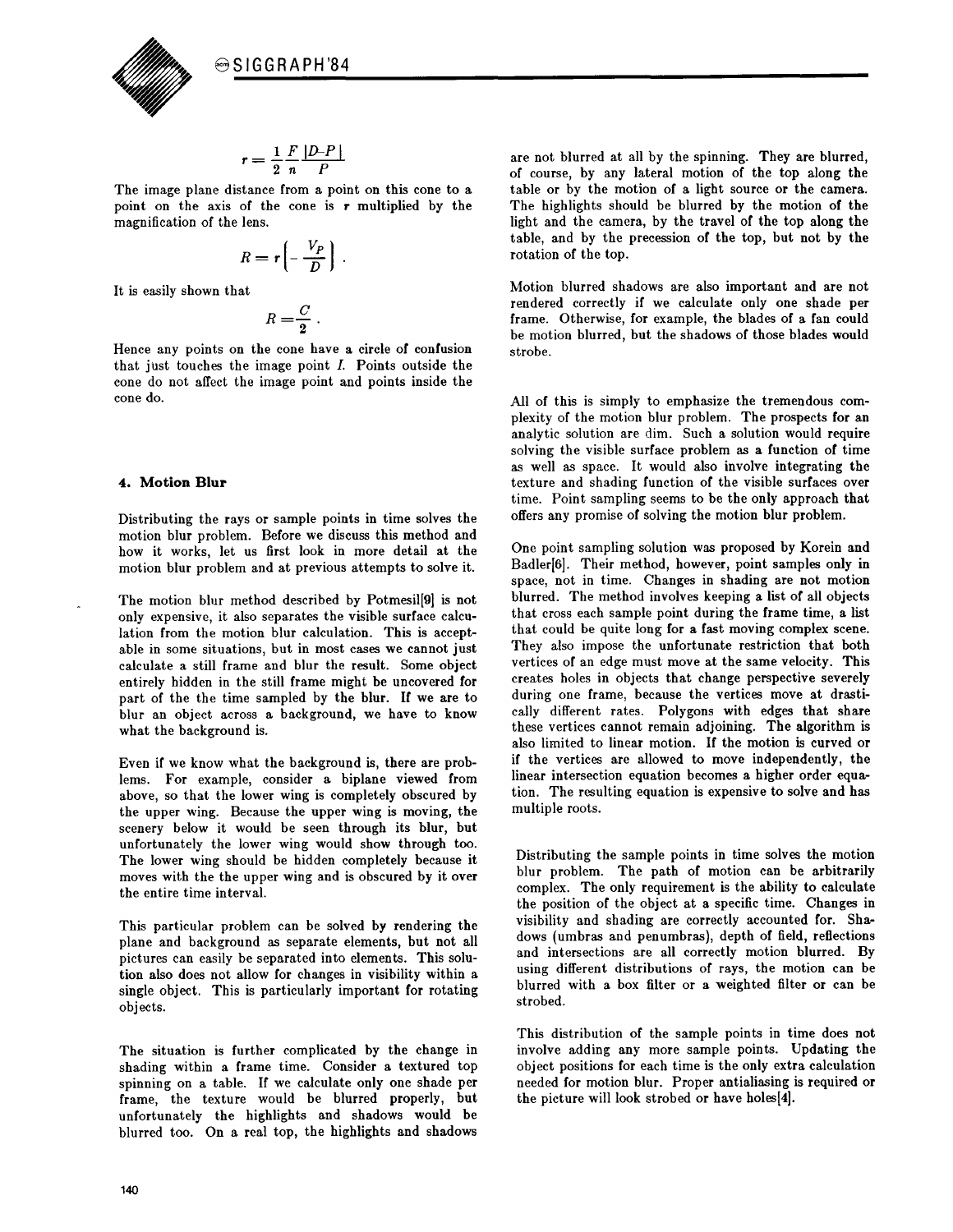#### **5. Other Implications of the Algorithm**

Visible surface calculation is straightforward. Since each ray occurs at a single instant of time, the first step is to update the positions of the objects for that instant of time. The next is to construct a ray from the lens **to the**  sample point and find the closest object that the ray intersects. Care must be taken in bounding moving objects. The bound should depend on time so that **the**  number of potentially visible objects does not grow unacceptably with their speed.

Intersecting surfaces are handled trivially because we never have to calculate the line of intersection; we merely have to determine which is in front at a given location and time. At each sample point only one of the surfaces is visible. The intersections can even be motion blurred, a problem that would be terrifying with an analytic method.

The union, intersection, difference problem is easily solved with ray tracing or point sampling[10]. These calculations are also correctly motion blurred.

Transparency is easy even if the transparency is textured or varies with time. Let  $\tau$  be the transparency of a surface at the time and location it is pierced by the ray, and let  $R$  be the reflectance.  $R$  and  $\tau$  are wavelength dependent, and the color of the transparency is not necessarily the same as the color of the reflected light; for example, a red transparent plastic object may have a white highlight. If there are n-I transparent surfaces in front of the opaque surface, the light reaching the viewer is

$$
R_{n} \prod_{i=1}^{n-1} \tau_{i} + R_{n-1} \prod_{i=1}^{n-2} \tau_{1} + \cdots + R_{2} \tau_{1} + R_{1} = \sum_{i=1}^{n} R_{i} \prod_{j=1}^{i-1} \tau_{j}.
$$

If the surfaces form solid volumes, then each object has a  $\tau$ , and that  $\tau$  is scaled by the distance that the transmitted ray travels through that object. The motion blur and depth of field calculations work correctly for these transparency calculations.

The distributed approach can be adapted to a scanline algorithm as well as to ray tracing. The general motion blur and depth of field calculations have been incorporated into a scanline algorithm using distributed sampling for the visible surface calculations. Special cases of penumbras, fuzzy reflections, and translucency have been successfully incorporated for fiat surfaces.

#### **6. Summary of the Algorithm**

The intensity of a pixel on the screen is an analytic function that involves several nested integrals: integrals over time, over the pixet region, and over the lens area, as well as an integral of reflectance times illumination over the reflected hemisphere and an integral of transmittance times illumination over the transmitted hemisphere. This integral can be tremendously complicated, but we can point sample the function regardless of how complicated it is. If the function depends on n parameters, the function is sampled in the  $n$  dimensions defined by those parameters. Rather than adding more rays for each dimension, the existing rays are distributed in each dimension according to the values of the corresponding parameter.

This summary of the distributed ray tracing algorithm is illustrated in Figure 2 for a single ray.

• Choose a time for the ray and move the objects accordingly. The number of rays at a certain time is proportional to the value of the desired temporal filter at that time.



Figure 2. Typical Distributed Ray Path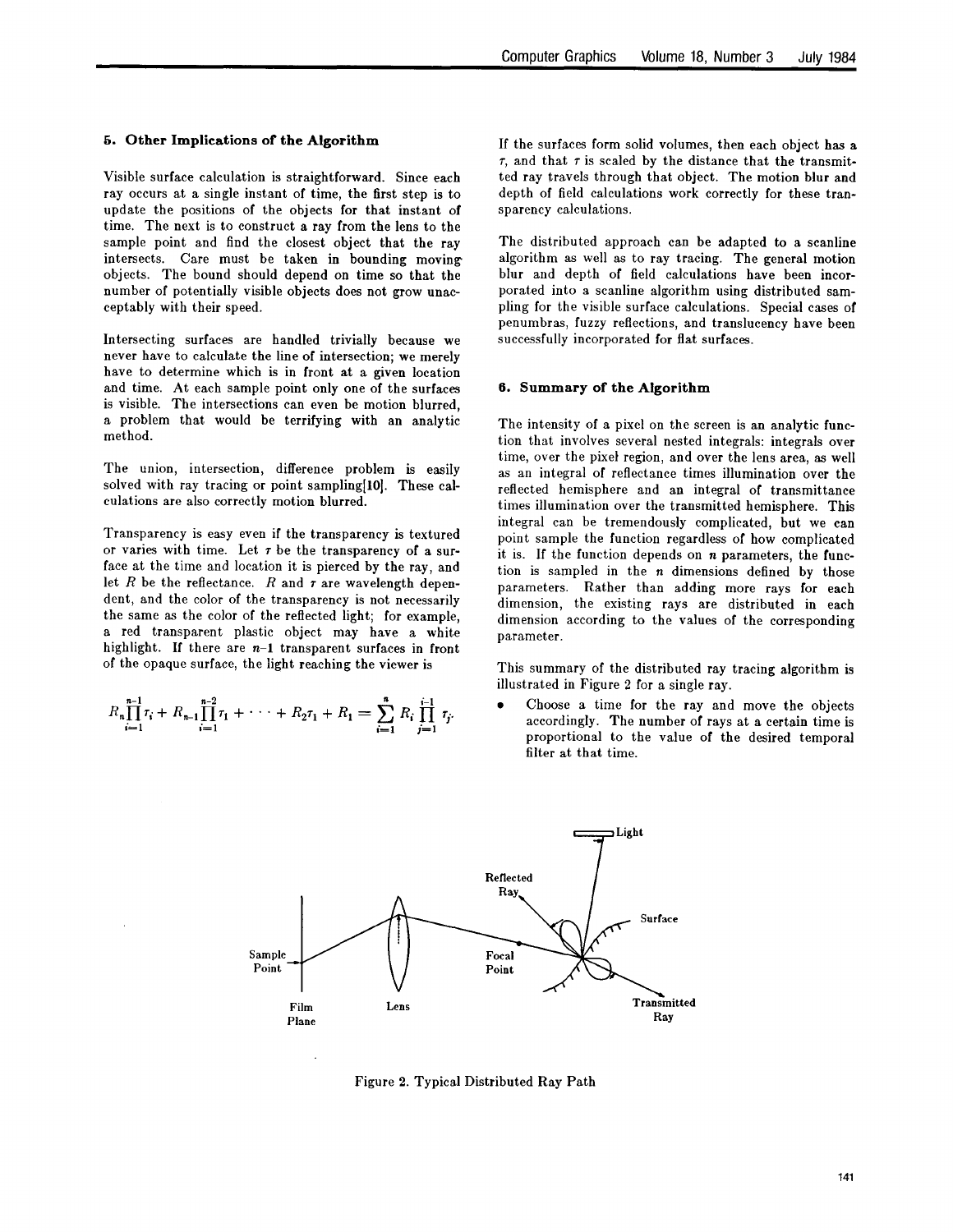



- Construct a ray from the eye point (center of the lens) to a point on the screen. Choose a location on the lens, and trace a ray from that location to the focal point of the original ray. Determine which object is visible.
- Calculate the shadows. For each light source, choose a location on the light and trace a ray from the visible point to that location. The number of rays traced to a location on the light should be proportional to the intensity and projected area of that location as seen from the surface.
- For reflections, choose a direction around the mirror direction and trace a ray in that direction from the visible point. The number of rays traced in a specific direction should be proportional to the amount of light from that direction that is reflected toward the viewer. This can replace the specular component.
- For transmitted light, choose a direction around the direction of the transmitted light and trace a ray in that direction from the visible point. The number of rays traced in a specific direction should be proportional to the amount of light from that direction that is transmitted toward the viewer.

Figure 3. Motion Blurred Intersection.



Figure 4. Depth of Field.



Figure 5. Depth of Field.

# **7. Examples**

Figure 3 illustrates motion blurred intersections. The blue beveled cube is stationary, and the green beveled cube is moving in a straight line, perpendicular to one of its faces. Notice that the intersection of the faces is blurred except in in the plane of motion, where it is sharp.

Figures 4 and 5 illustrate depth of field. In figure 4, the camera has a 35 mm lens at f2.8. Notice that the rear sphere, which is out of focus, does not blur over the spheres in front. In figure 5, the camera is focused on the center of the three wooden spheres.

Figure 6 shows a number of moving spheres, with motion blurred shadows and reflections.

Figure 7 illustrates fuzzy shadows and reflections. The paper clip is illuminated by two local light sources which cast shadows with penumbras on the table. Each light is an extended light source (i.e., not a point light source) with a finite solid angle, and the intensity of its shadow at any point on the table is proportional to the amount of light obscured by the paper clip. The table reflects the paper clip, and the reflection blurs according to the specular distribution function of the table top. Note that both the shadows and the reflection blur with distance and are sharper close to the paper clip.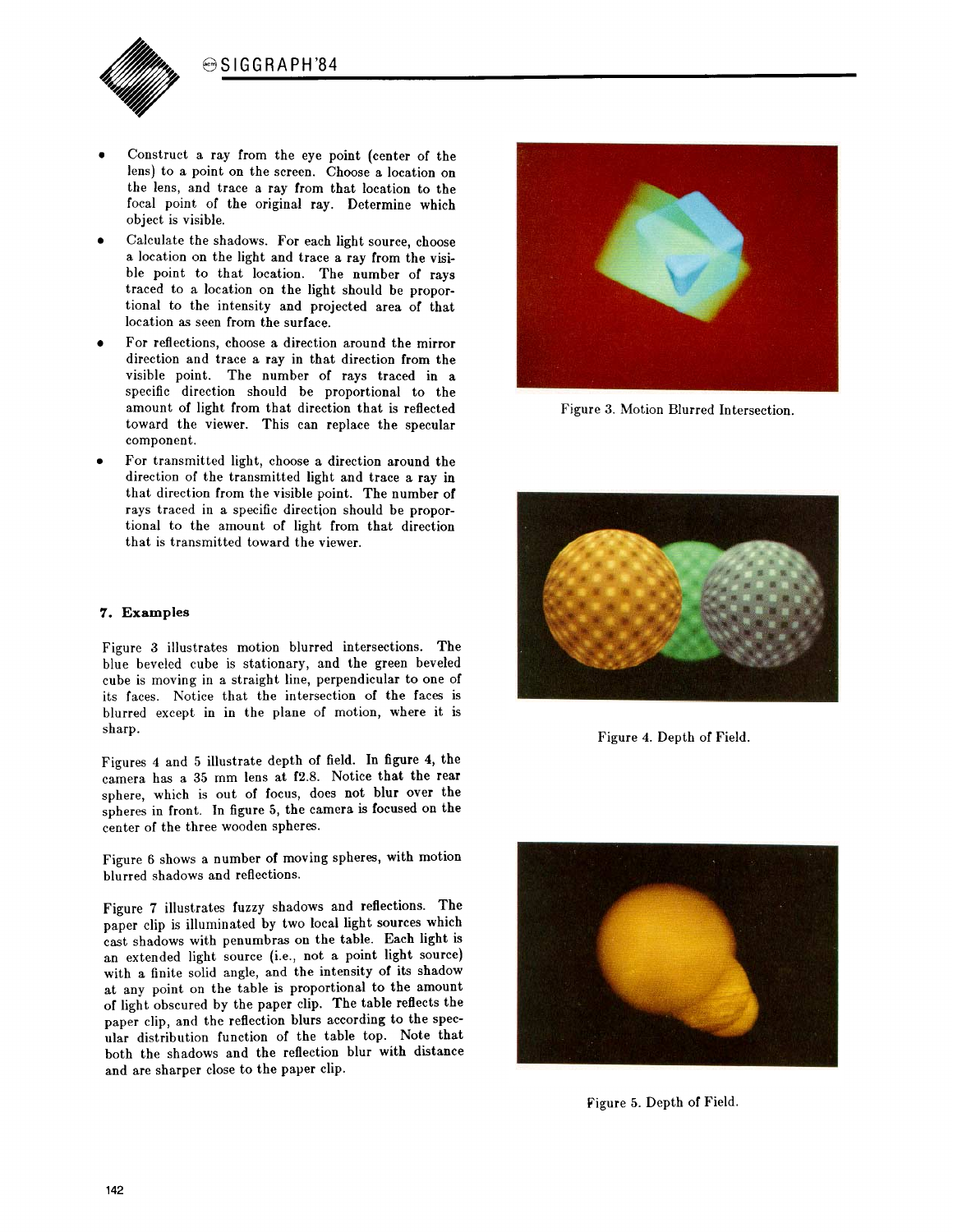

Figure 6. Balls in Motion.



Figure 7. Paper Clip.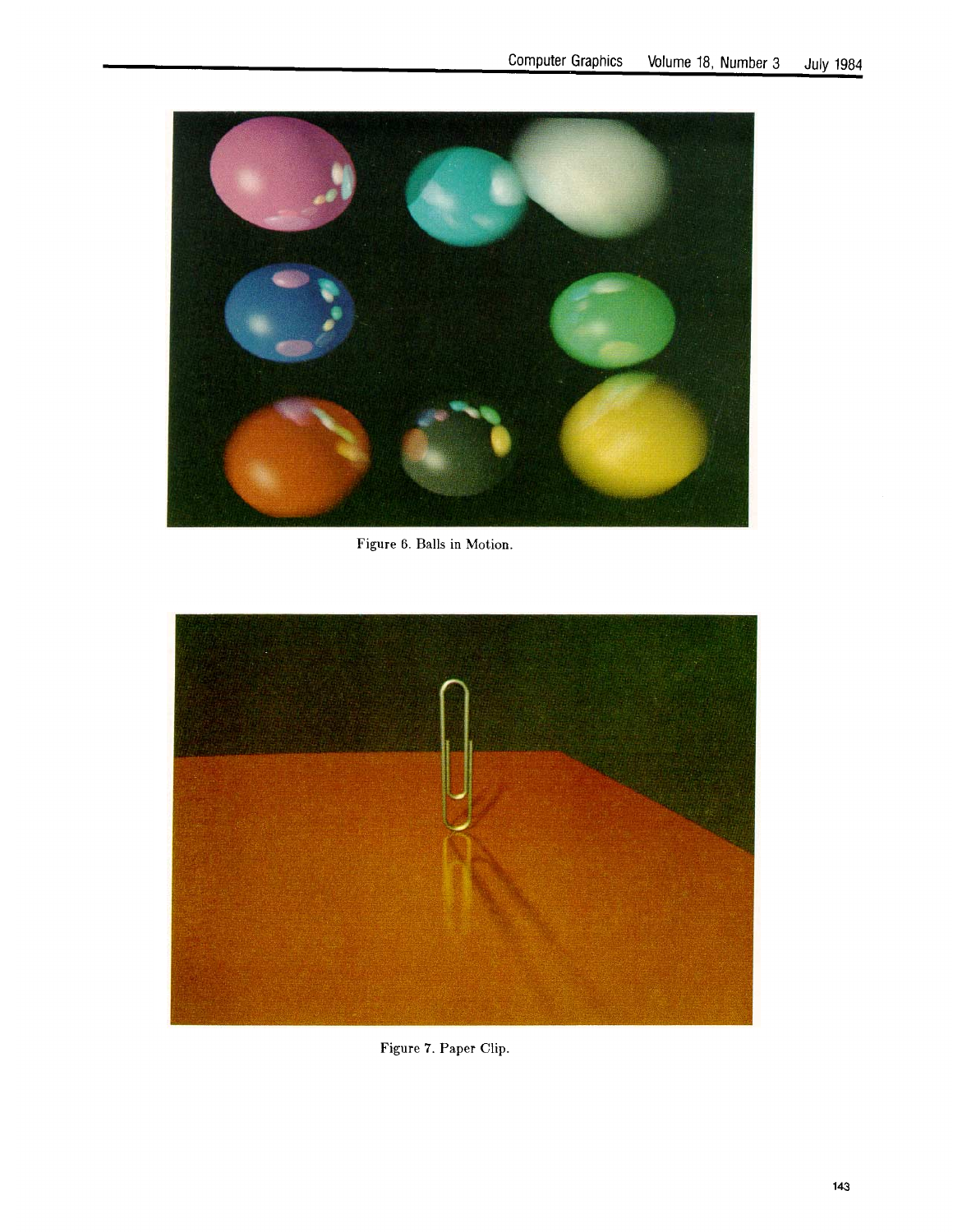



Figure 8 shows 5 billiard balls with motion blur and penumbras. Notice that the motion is not linear: the 9 ball changes direction abruptly in the middle of the frame, the 8 ball moves only during the middle of the frame, and the 4 ball only starts to move near the end of the frame. The shadows on the table are sharper where the balls are closer to the table; this most apparent in the stationary 1 ball. The reflections of the billiard balls and the room are motion blurred, as are the penumbras.

Figures 3, 5, and 7 were rendered with a scanline adaptation of this algorithm. Figures 4, 6, and 8 were rendered with ray tracing.

### **8. Conclusions**

Distributed ray tracing a new paradigm for computer graphics which solves a number of hitherto unsolved or partially solved problems. The approach has also been successfully adapted to a scanline algorithm. It incorporates depth of field calculations into the visible surface calculations, eliminating problems in previous methods. It makes possible blurred phenomena such as penumbras, gloss, and translucency. All of the above can be motion blurred by distributing the rays in time.

These are not isolated solutions to isolated problems. This approach to image synthesis is practically no more expensive than standard ray tracing and solves all of these problems at once. The problems could not really be solved separately because they are all interrelated. Differences in shading, in penumbras, and in visibility are accounted for in the depth of field calculations. Changes in the depth of field and in visibility are motion blurred. The penumbra and shading calculations are motion blurred. All of these phenomena are related, and the new approach solves them all together by sampling the multidimensional space they define. The key to this is the ability to antialias point sampling.

#### 9. **Acknowledgements**

Rodney Stock proposed the approach to antialiased point sampling that formed the basis of the paradigm explored in this paper. John Lasseter drew the environment map of the pool hall for "1984". Ed Catmull worked with us in the image synthesis working group and helped develop and refine these ideas. He and Alvy Ray Smith provided invaluable suggestions along the way. Tom Duff wrote the ray tracing program that we adapted to distributed ray tracing.

#### **References**

- 1. COOK, ROBERT L., TURNER WHITTED, AND DONALD P. GREENBERG, *A Comprehensive Model for Image Synthesis.* unpublished report
- 2. COOK, ROBERT L., "A Reflection Model for Realistic Image Synthesis," Master's thesis, Cornell University, Ithaca, NY, December 1981.
- 3. COOK, ROBERT L. AND KENNETH E. TORRANCE, "A Reflection Model for Computer Graphics," *ACM Transactions on Graphics,* vol. 1, no. 1, pp. 7-24, January 1982.
- 4. COOK, ROBERT L., "Antialiased Point Sampling," Technical Memo #94, Lucasfilm Ltd, San Rafael, CA, October 3, 1983.
- 5. HUNTER, RICHARD S., *The Measurement of Appearance,* John Wiley & Sons, New York, 1975.
- 6. KOREIN, JONATHAN AND NORMAN BADLER, "Temporal Anti-Aliasing in Computer Generated Animation," *Computer Graphics,* vol. 17, no. 3, pp. 377- 388, July 1983.
- 7. NISHITA, TOMOYUKI, ISAO OKAMURA, AND EIHACHIRO NAKAMAE, *Siggraph Art Show,* 1982.
- 8. POTMESIL, MICHAEL AND INDRANIL CHAKRAVARTY, "Synthetic Image Generation with a Lens and Aperture Camera Model," *ACM Transactions on Graphics,* vol. 1, no. 2, pp. 85-108, April 1982.
- 9. POTMESIL, MICHAEL AND INDRANIL CHAKRAVARTY, "Modeling Motion Blur in Computer-Generated Images," *Computer Graphics,* vol. 17, no. 3, pp. 389-399, July 1983.
- 10. ROTH, S. D., "Ray Casting for Modeling Solids," *Computer Graphics and Image Processing,* no. 18, pp. 109-144, 1982.
- 11. WHITTED, TURNER, "An Improved Illumination Model for Shaded Display," *Communications of the ACM,* vol. 23, pp. 343-349, 1980.